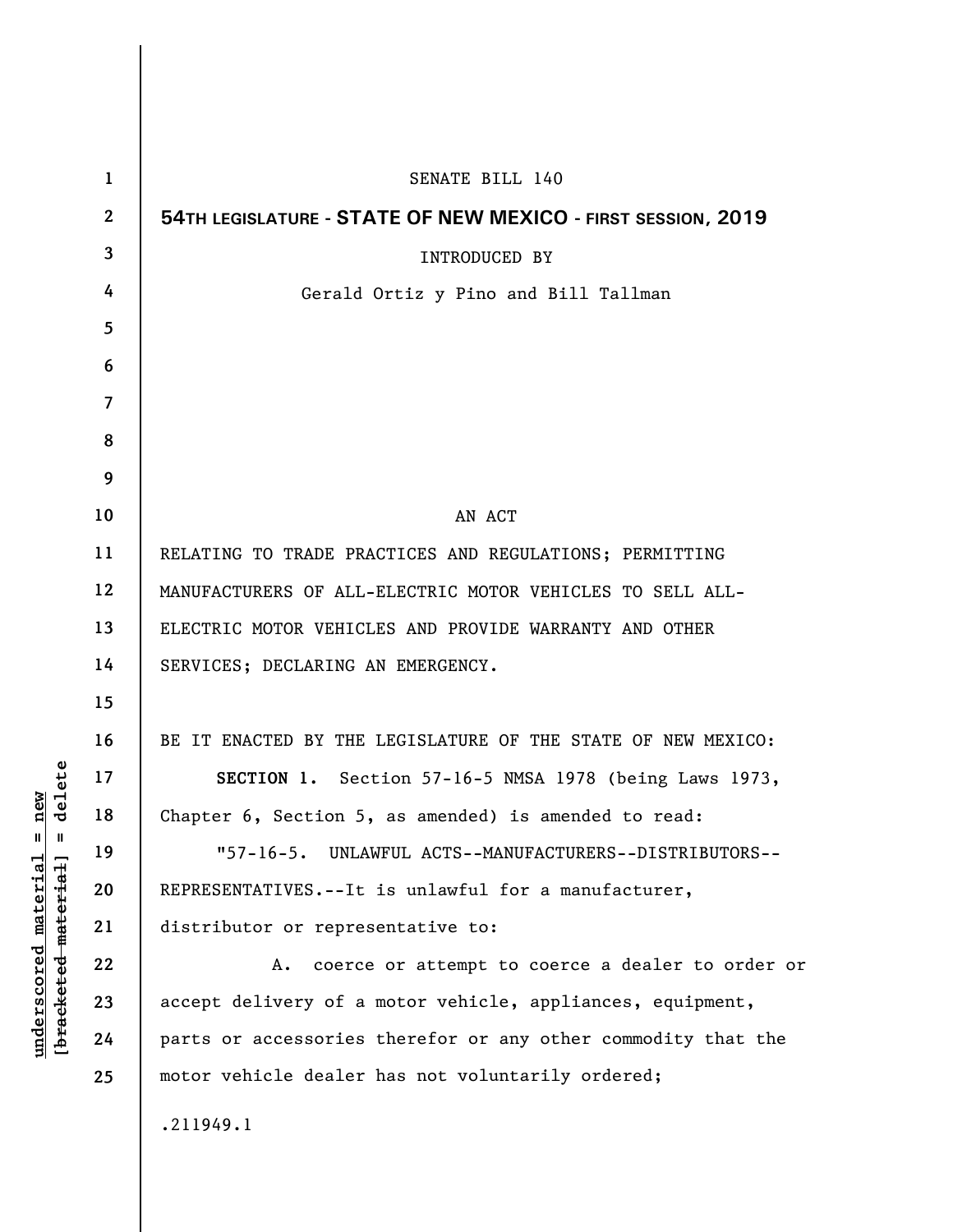B. coerce or attempt to coerce a dealer to order or accept delivery of a motor vehicle with special features, appliances, accessories or equipment not included in the list price of the motor vehicles as publicly advertised by the manufacturer;

C. coerce or attempt to coerce a dealer to order for any person any parts, accessories, equipment, machinery, tools, appliances or any commodity whatsoever;

D. refuse to deliver, in reasonable quantities and within a reasonable time after receipt of a dealer's order, to a motor vehicle dealer having a franchise or contractual arrangement for the retail sale of motor vehicles sold or distributed by the manufacturer, distributor or representative, those motor vehicles, parts or accessories covered by the franchise or contract specifically publicly advertised by the manufacturer, distributor or representative to be available for immediate delivery; provided, however, the failure to deliver a motor vehicle, parts or accessories shall not be considered a violation of Chapter 57, Article 16 NMSA 1978 if the failure is due to an act of God, work stoppage or delay due to a strike or labor difficulty, shortage of materials, freight embargo or other cause over which the manufacturer, distributor or representative or an agent thereof has no control;

E. coerce or attempt to coerce a motor vehicle dealer to enter into an agreement with the manufacturer,

 $\frac{1}{2}$  intereted material = delete **[bracketed material] = delete**  $underscored material = new$ **underscored material = new**

**1** 

**2** 

**3** 

**4** 

**5** 

**6** 

**7** 

**8** 

**9** 

**10** 

**11** 

**12** 

**13** 

**14** 

**15** 

**16** 

**17** 

**18** 

**19** 

**20** 

**21** 

**22** 

**23** 

**24** 

**25** 

.211949.1

 $- 2 -$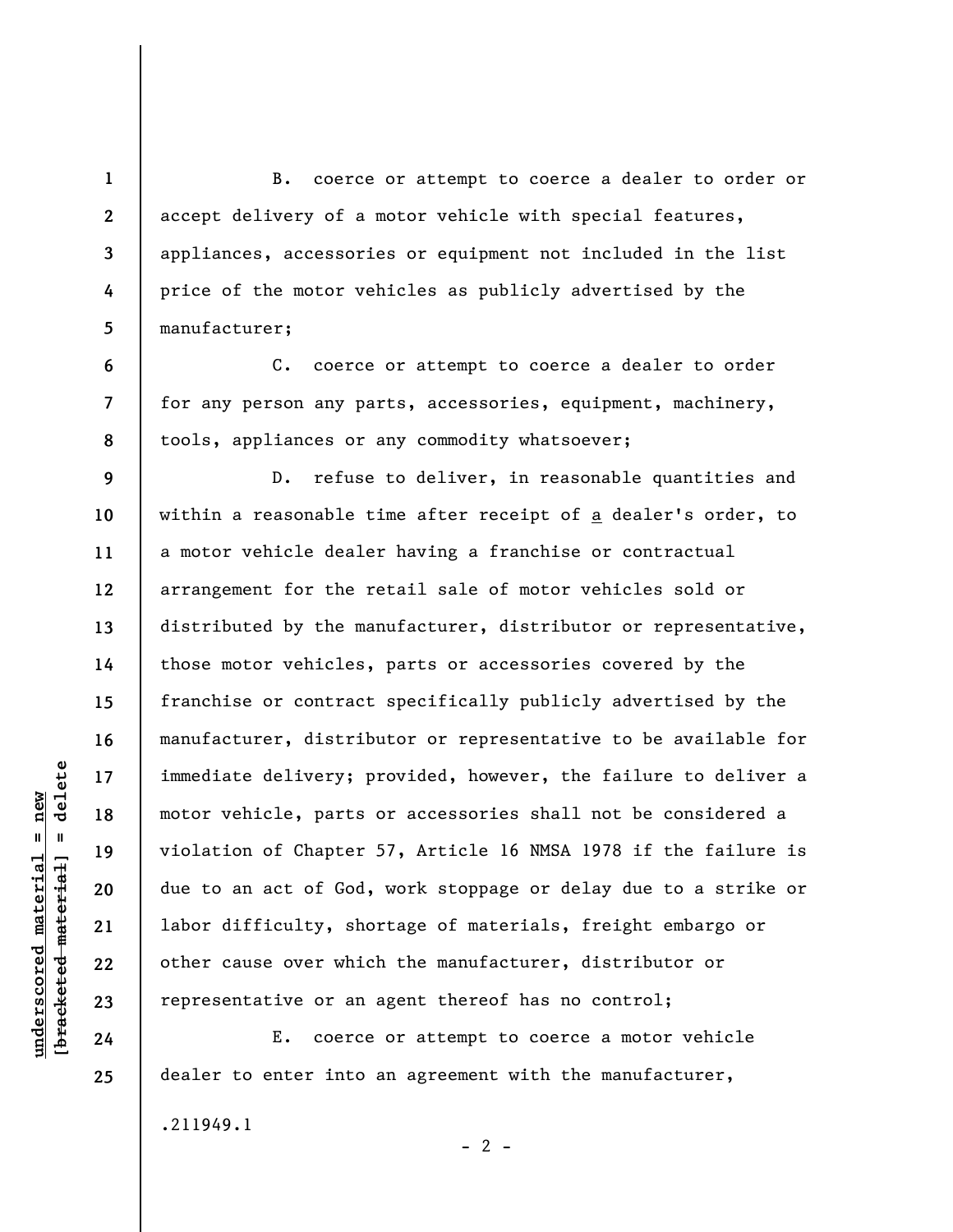**1 2 3 4 5 6 7 8**  distributor or representative or to do any other act prejudicial to the dealer by threatening to cancel a franchise or a contractual agreement existing between the manufacturer, distributor or representative and the dealer; provided, however, that notice in good faith to a motor vehicle dealer of the dealer's violation of the terms or provisions of the franchise or contractual agreement does not constitute a violation of Chapter 57, Article 16 NMSA 1978;

F. terminate or cancel the franchise or selling agreement of a dealer without due cause. "Due cause" means a material breach by a dealer, due to matters within the dealer's control, of a lawful provision of a franchise or selling agreement. As used in this subsection, "material breach" means a contract violation that is substantial and significant. In determining whether due cause exists under this subsection, the court shall take into consideration only the dealer's sales in relation to the business available to the dealer; the dealer's investment and obligations; injury to the public welfare; the adequacy of the dealer's sales and service facilities, equipment and parts; the qualifications of the management, sales and service personnel to provide the consumer with reasonably good service and care of new motor vehicles; the dealer's failure to comply with the requirements of the franchise; and the harm to the manufacturer or distributor. The nonrenewal of a franchise or selling agreement, without due .211949.1

 $-3 -$ 

**9** 

**10** 

**11** 

**12** 

**13** 

**14** 

**15** 

**16** 

**17** 

**18** 

**19** 

**20** 

**21** 

**22** 

**23** 

**24**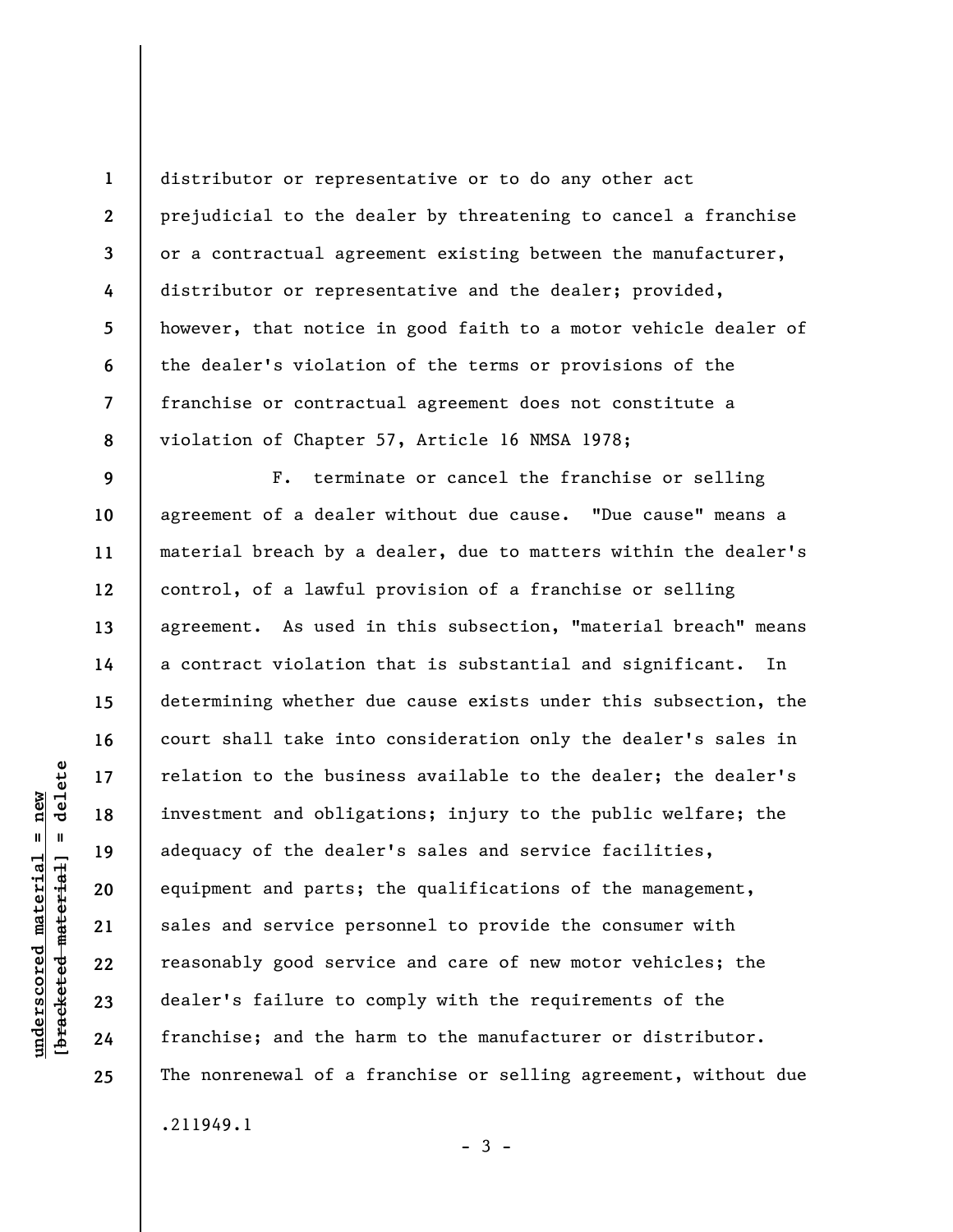**1 2 3 4 5 6 7 8 9 10 11 12 13 14 15 16 17 18 19 20 21 22**  cause, shall constitute an unfair termination or cancellation regardless of the terms or provisions of the franchise or selling agreement. The manufacturer, distributor or representative shall notify a motor vehicle dealer in writing by registered mail of the termination or cancellation of the franchise or selling agreement of the dealer at least sixty days before the effective date thereof, stating the specific grounds for termination or cancellation; and the manufacturer, distributor or representative shall notify a motor vehicle dealer in writing by registered mail at least sixty days before the contractual term of the dealer's franchise or selling agreement expires that it will not be renewed, stating the specific grounds for nonrenewal in those cases where there is no intention to renew, and in no event shall the contractual term of a franchise or selling agreement expire without the written consent of the motor vehicle dealer involved prior to the expiration of at least sixty days following the written notice. During the sixty-day period, either party may in appropriate circumstances petition a district court to modify the sixty-day stay or to extend it pending a final determination of proceedings on the merits. The court may grant preliminary and final injunctive relief;

G. use false, deceptive or misleading advertising in connection with the manufacturer's, distributor's or representative's business;

- 4 -

.211949.1

delete **[bracketed material] = delete**  $anderscored material = new$ **underscored material = new**  $\mathbf{I}$ bracketed material

**23** 

**24**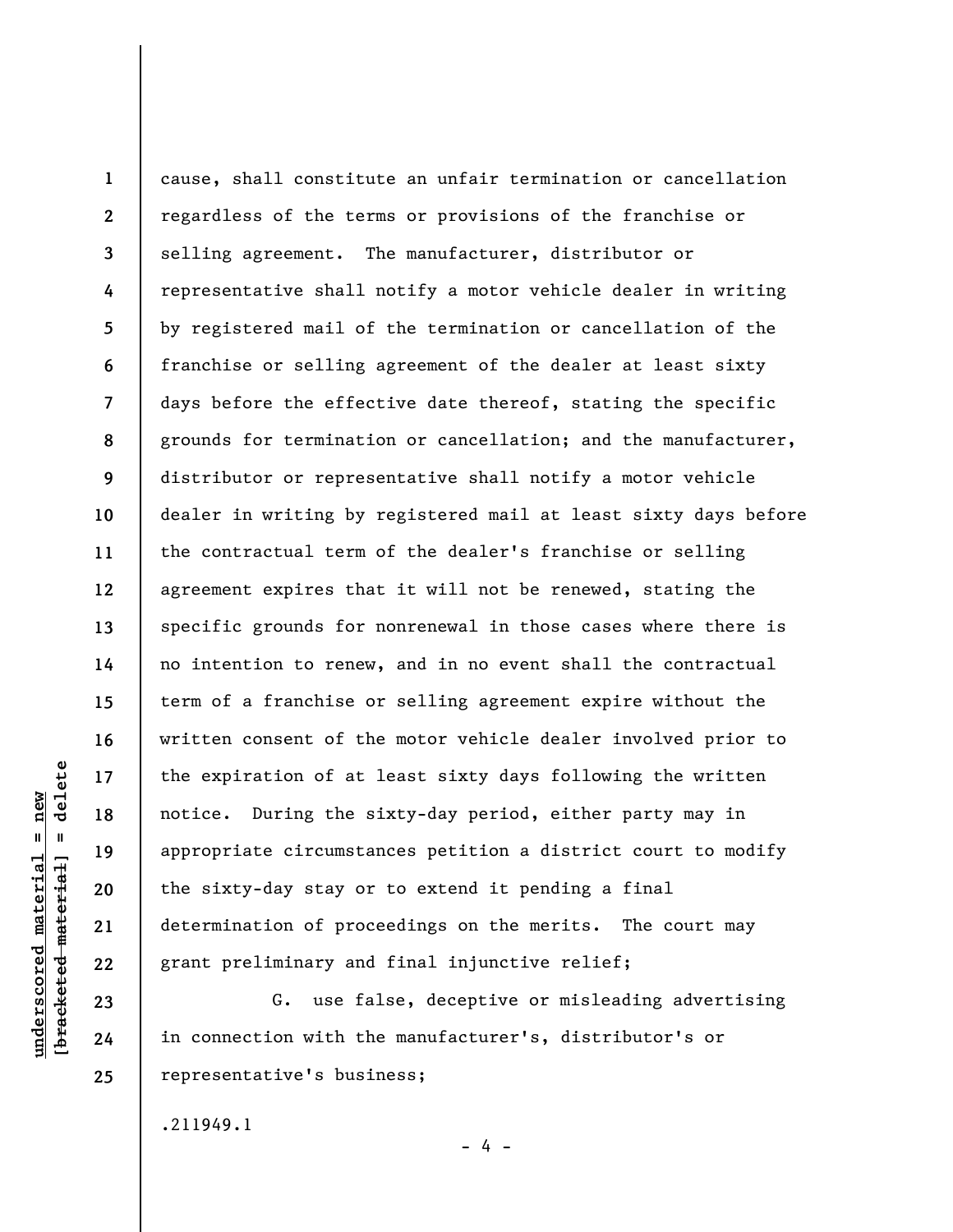**1 2 3 4 5 6 7 8 9 10 11 12 13 14 15 16 17 18 19 20 21 22 23 24 25**  H. offer to sell or to sell a motor vehicle to a motor vehicle dealer in this or any other state of the United States at a lower actual price than the actual price offered to any other motor vehicle dealer in this state for the same model vehicle similarly equipped or to utilize devices, including sales promotion plans or programs that result in a lesser actual price; provided, however, the provisions of this subsection do not apply to sales to a motor vehicle dealer for resale to a unit of the United States government, the state or its political subdivisions; and provided, further, the provisions of this subsection do not apply to sales to a motor vehicle dealer of a motor vehicle ultimately sold, donated or used by the dealer in a driver education program; and provided, further, that the provisions of this subsection do not apply if a manufacturer, distributor or representative offers to sell or sells new motor vehicles to all motor vehicle dealers at an equal price. As used in this section, "actual price" means the price to be paid by the dealer less any incentive paid by the manufacturer, distributor or representative, whether paid to the dealer or the ultimate purchaser of the vehicle. This provision does not apply to sales by the manufacturer, distributor or representatives to the United States government or its agencies. The provisions of this subsection dealing with vehicle prices in another state and defining actual price do not apply to a manufacturer or distributor if all of the

.211949.1

**underscored material = new [bracketed material] = delete**

 $underscored material = new$ 

delete

 $\mathbf{I}$ 

bracketed material

 $- 5 -$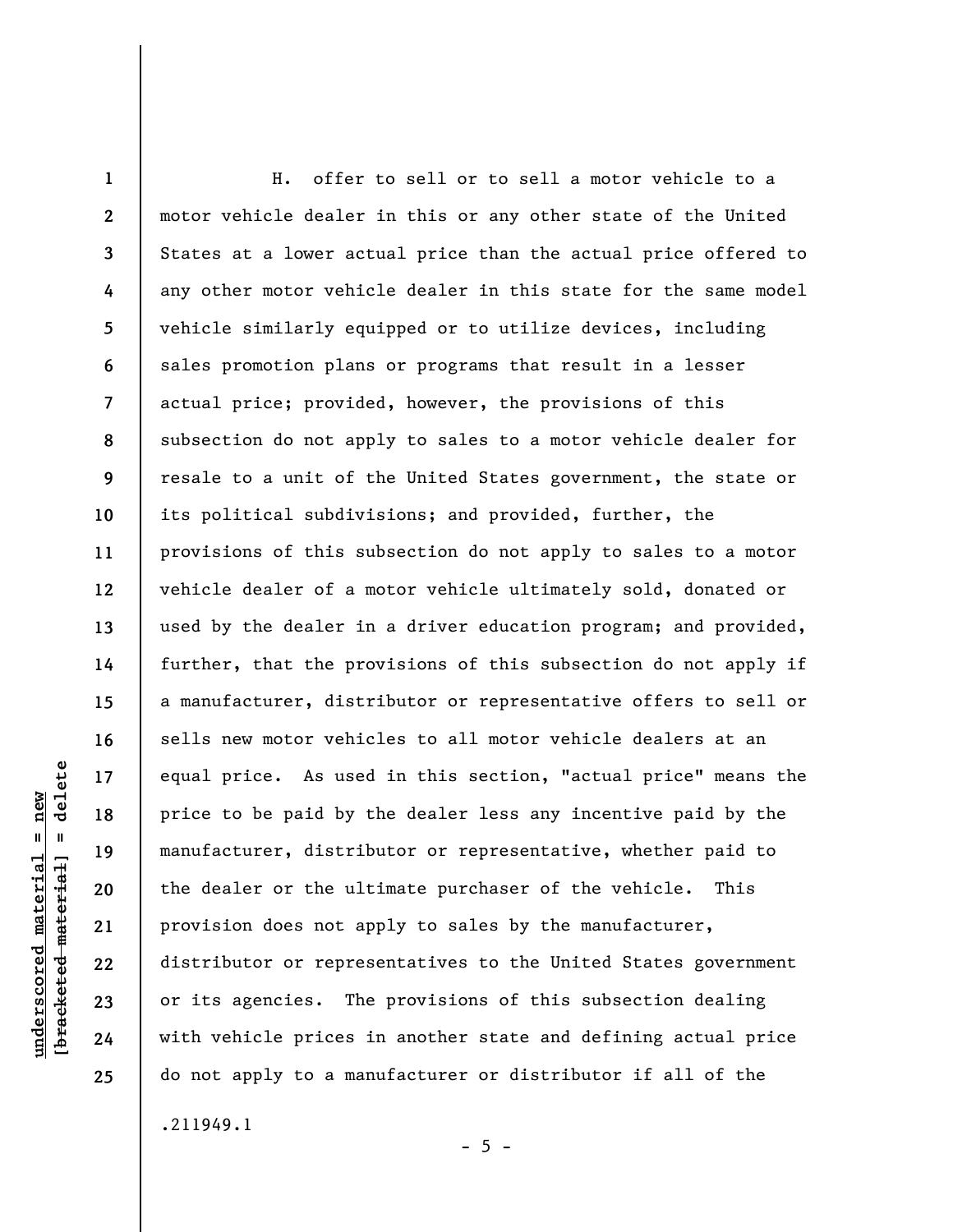manufacturer's or distributor's dealers within fifty miles of a neighboring state are given all cash or credit incentives available in the neighboring state, whether the incentives are offered by the manufacturer or distributor or a finance subsidiary of either, affecting the price or financing terms of a vehicle;

**7 8 9 10 11 12**  I. willfully discriminate, either directly or indirectly, in price between different purchasers of a commodity of like grade or quality where the effect of the discrimination may be to lessen substantially competition or tend to create a monopoly or to injure or destroy the business of a competitor;

J. offer to sell or to sell parts or accessories to a motor vehicle dealer for use in the dealer's own business for the purpose of repairing or replacing the same or a comparable part or accessory at a lower actual price than the actual price charged to any other motor vehicle dealer for similar parts or accessories for use in the dealer's own business; provided, however, in those cases where motor vehicle dealers have a franchise to operate and serve as wholesalers of parts and accessories to retail outlets or other dealers, whether or not the dealer is regularly designated as a wholesaler, nothing in this section prevents a manufacturer, distributor or representative from selling to the motor vehicle dealer who operates and serves as a wholesaler of parts and accessories .211949.1

 $- 6 -$ 

**1** 

**2** 

**3** 

**4** 

**5** 

**6** 

**13** 

**14** 

**15** 

**16** 

**17** 

**18** 

**19** 

**20** 

**21** 

**22** 

**23** 

**24**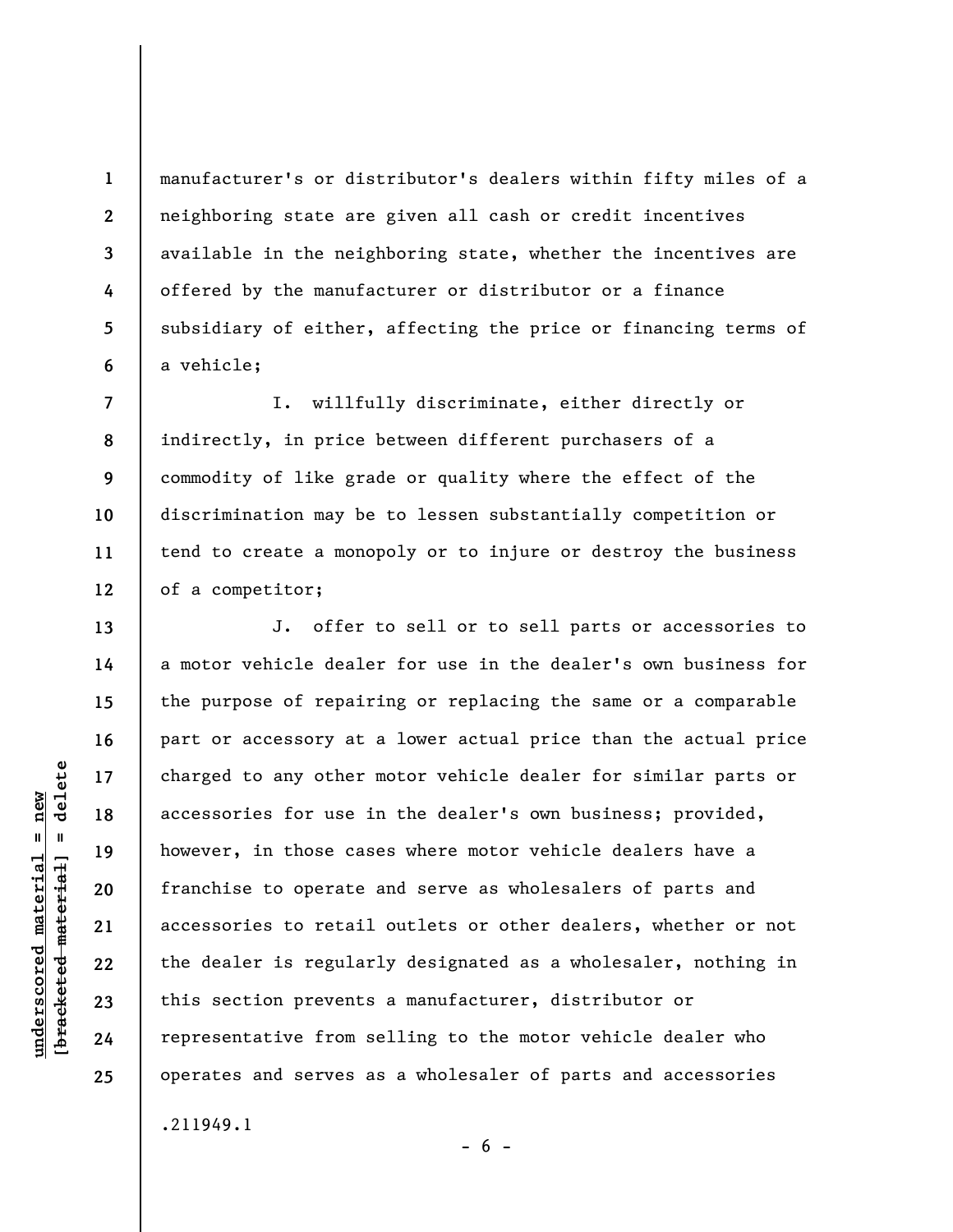such parts and accessories as may be ordered by the motor vehicle dealer for resale to retail outlets at a lower actual price than the actual price charged a motor vehicle dealer who does not operate or serve as a wholesaler of parts and accessories;

**6 7 8 9 10 11 12 13 14**  K. prevent or attempt to prevent by contract or otherwise a motor vehicle dealer from changing the capital structure of the dealer's dealership or the means by or through which the dealer finances the operation of the dealership, if the dealer at all times meets any reasonable capital standards agreed to between the dealer and the manufacturer, distributor or representative, and if the change by the dealer does not result in a change in the executive management control of the dealership;

L. prevent or attempt to prevent by contract or otherwise a motor vehicle dealer or an officer, partner or stockholder of a motor vehicle dealer from selling or transferring a part of the interest of any of them to any other person or party; provided, however, that no dealer, officer, partner or stockholder shall have the right to sell, transfer or assign the franchise or power of management or control thereunder without the consent of the manufacturer, distributor or representative except that the manufacturer, distributor or representative shall not withhold consent to the sale, transfer or assignment of the franchise to a qualified buyer capable of

- 7 -

.211949.1

 $b$ racketed material] = delete **[bracketed material] = delete**  $underscored material = new$ **underscored material = new**

**1** 

**2** 

**3** 

**4** 

**5** 

**15** 

**16** 

**17** 

**18** 

**19** 

**20** 

**21** 

**22** 

**23** 

**24**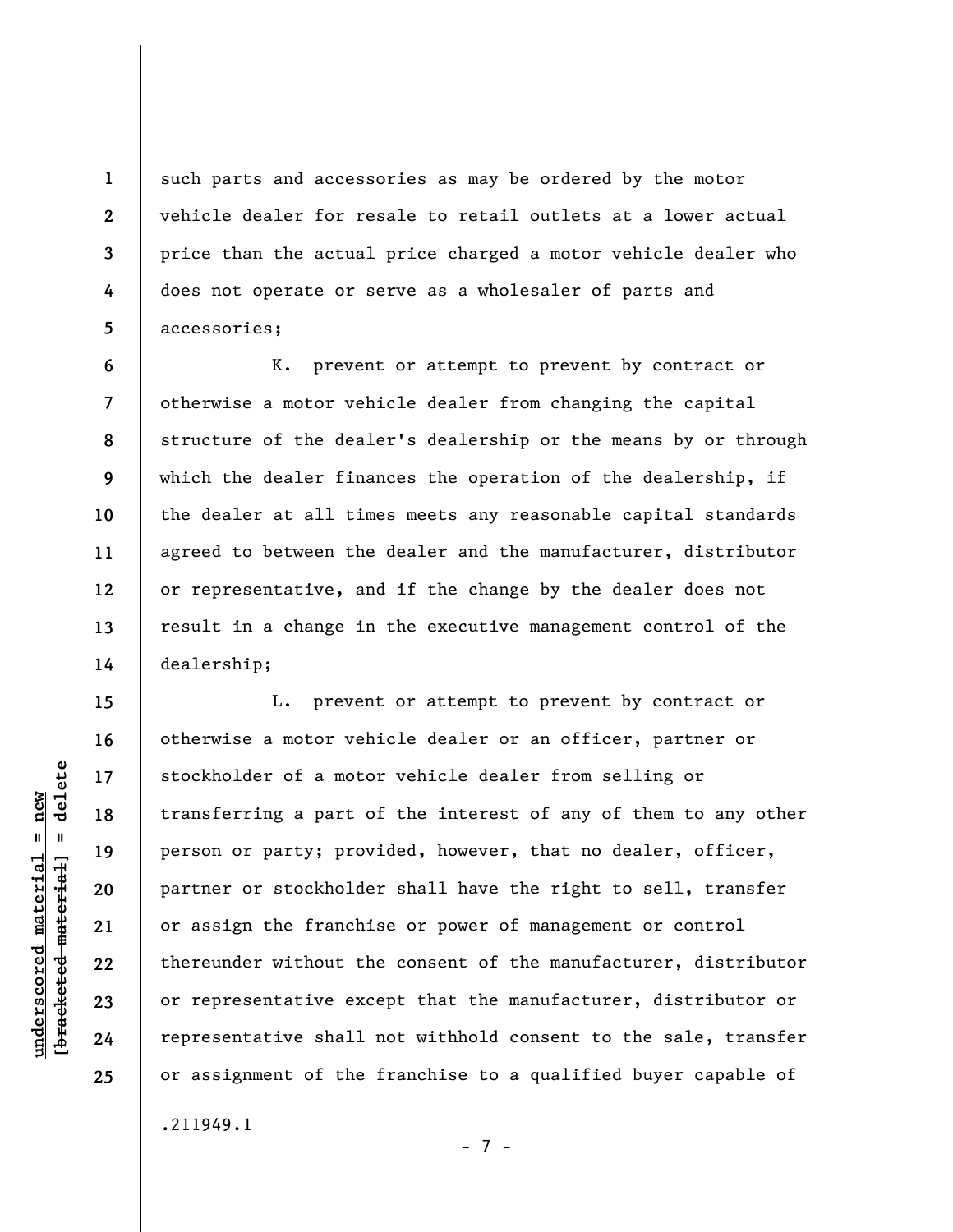**1 2 3 4 5 6 7 8 9 10 11 12 13 14 15 16 17 18 19 20 21 22 23 24 25**  being licensed in New Mexico and who meets the manufacturer's or distributor's uniformly applied requirement for appointment as a dealer. Uniform application shall not prevent the application of a separate standard of consent for sale, transfer or assignment to minority or women dealer candidates, and shall not require the application of an identical standard to all persons in all situations. The requirement of uniform application shall be met if the manufacturer applies the same set of standards, which takes into account business performance and experience, financial qualifications, facility requirements and other relevant characteristics; provided that, if two dealers, persons or situations are identical, given the characteristics considered in the standards, the two dealers, persons or situations shall be treated identically, except as provided in this subsection. Upon request, a manufacturer or distributor shall provide its dealer with a copy of the standards that are normally relied upon by the manufacturer or distributor to evaluate a proposed sale, transfer or assignment. A manufacturer, distributor or representative shall send a letter by certified mail approving or withholding consent within sixty calendar days of receiving the completed application forms and related information requested by a manufacturer or distributor as provided below. A manufacturer, distributor or representative shall send its existing motor vehicle dealer the necessary application forms and identify the .211949.1

- 8 -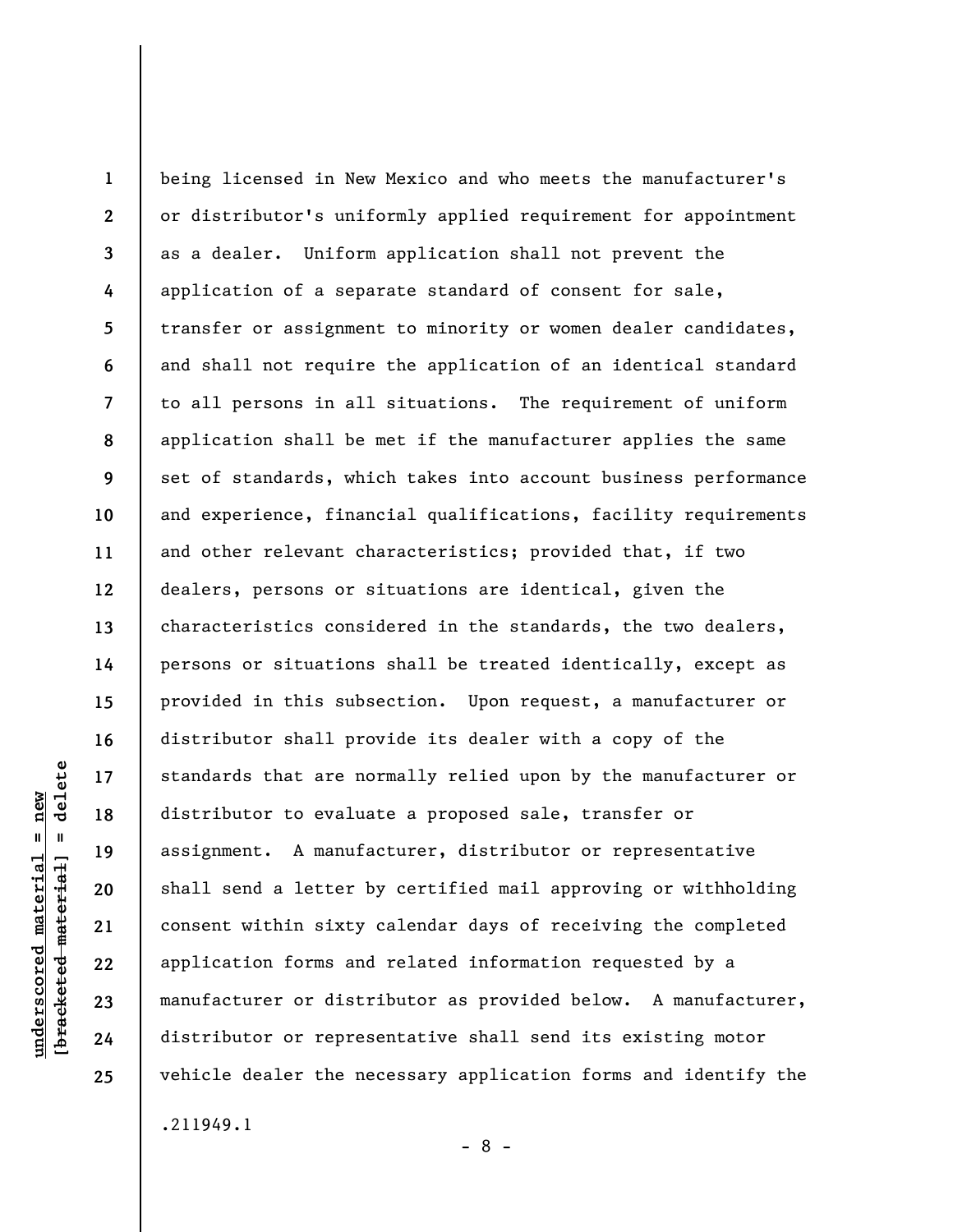related information required within twenty calendar days of receiving written notice from the existing motor vehicle dealer of the proposed sale or transfer. No manufacturer, distributor or representative shall require any information not requested in the twenty-day period, and submission of the information requested within that period together with a completed form of the application provided shall constitute a completed application form. A request for consent shall be deemed granted, and the manufacturer, distributor or representative shall be estopped from denying the consent, if the consent has not been expressly withheld during the applicable sixty-day period;

M. obtain money, goods, services, anything of value or any other benefit from any other person with whom the motor vehicle dealer does business on account of or in relation to the transactions between the dealer and the other person, unless the benefit is promptly accounted for and transmitted to the motor vehicle dealer;

N. require a motor vehicle dealer to assent to a release, assignment, novation, waiver or estoppel that would relieve a person from liability imposed by Chapter 57, Article 16 NMSA 1978;

O. require a motor vehicle dealer to provide installment financing with a specified financial institution;

P. establish an additional franchise, including any .211949.1 - 9 -

 $\frac{1}{2}$  intereted material = delete **[bracketed material] = delete**  $underscored material = new$ **underscored material = new**

**24 25** 

**1** 

**2** 

**3** 

**4** 

**5** 

**6** 

**7** 

**8** 

**9** 

**10** 

**11** 

**12** 

**13** 

**14** 

**15** 

**16** 

**17** 

**18** 

**19** 

**20** 

**21** 

**22**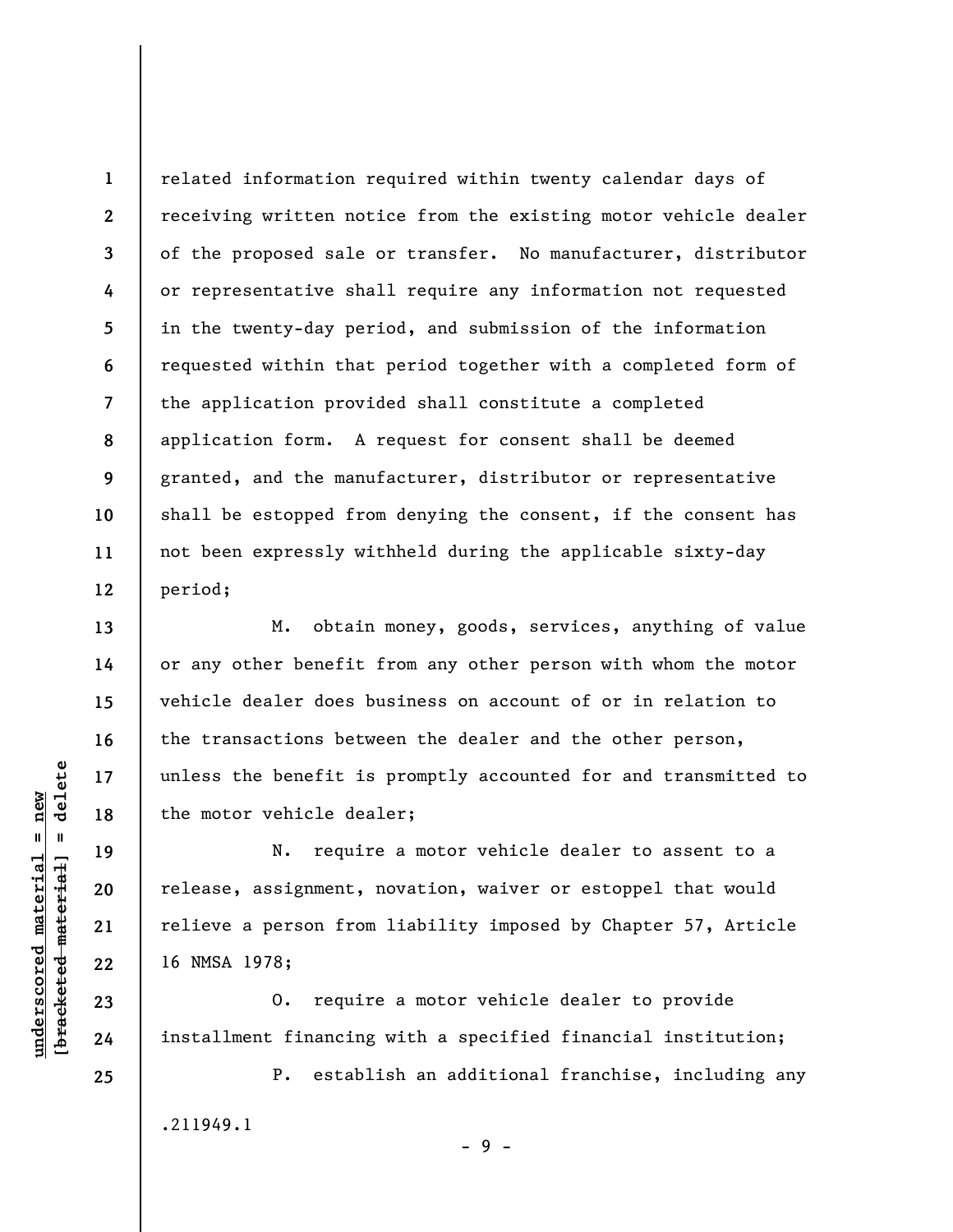**1 2 3 4 5 6 7 8 9 10 11 12 13 14 15 16**  franchise for a warranty or service facility outside of the relevant market area of the dealer establishing the facility, but excluding the relocation of existing franchises, for the same line-make in a relevant market area where the same linemake is presently being served by an existing motor vehicle dealer if such addition would be inequitable to the existing dealer; provided, however, that the sales and service needs of the public shall be given due consideration in determining the equities of the existing dealer. The sole fact that the manufacturer, distributor or representative desires further penetration of the market is not grounds for establishing an additional franchise; provided, further, that the manufacturer, distributor or representative shall give a ninety-day written notice by registered mail to all same line-make dealers in a relevant market area of its intention to establish an additional franchise;

Q. offer to sell or lease or to sell or lease a new motor vehicle to a person, except a distributor, at a lower actual price therefor than the actual price offered and charged to a motor vehicle dealer for the same model vehicle similarly equipped or to utilize any device that results in a lower actual price;

R. sell, lease or provide motorcycles, parts or accessories to a person not a dealer or distributor for the line-make sold, leased or provided. The provisions of this

 $\frac{1}{2}$  intereted material = delete **[bracketed material] = delete**  $underscored material = new$ **underscored material = new**

**17** 

**18** 

**19** 

**20** 

**21** 

**22** 

**23** 

**24** 

**25** 

.211949.1

 $- 10 -$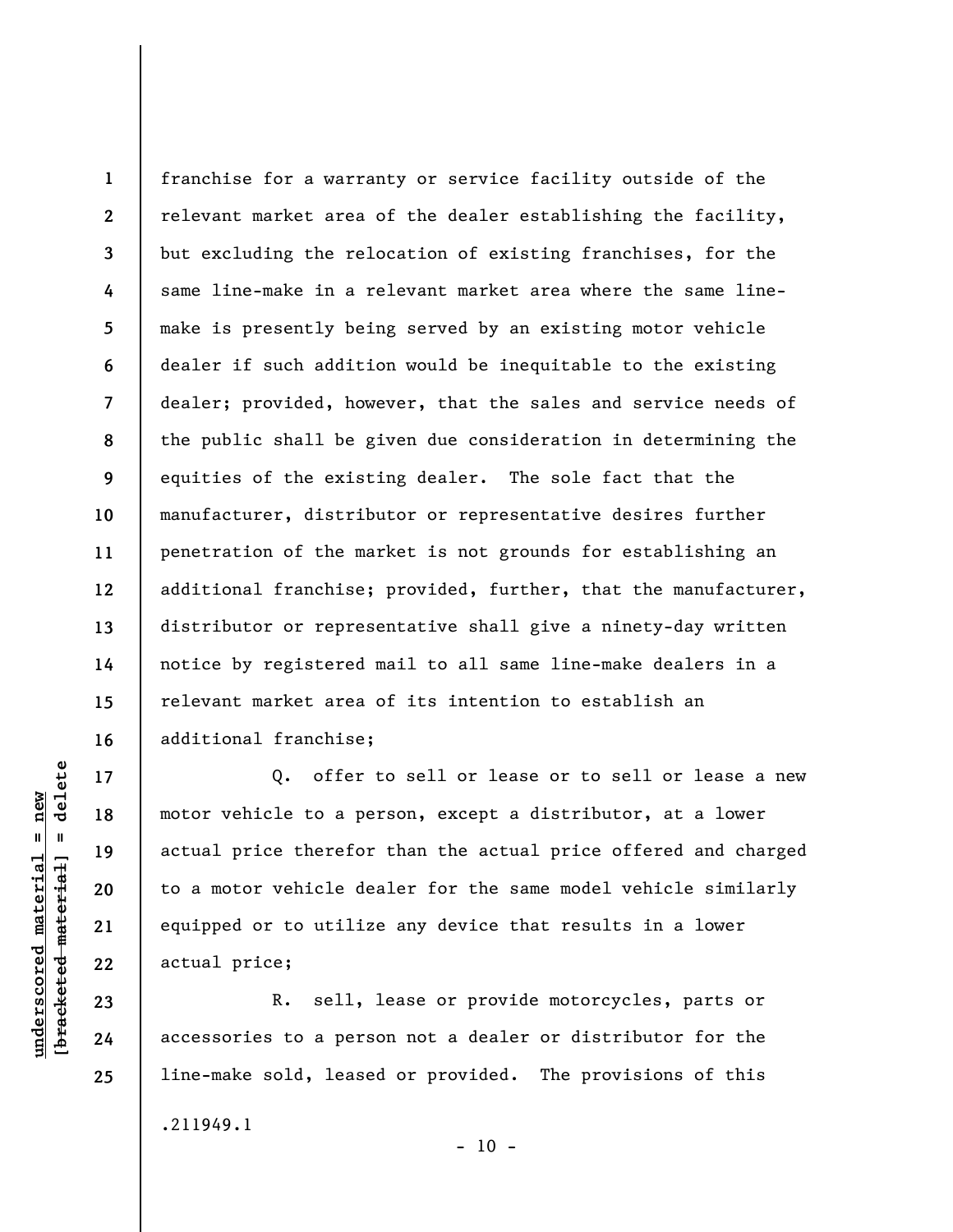subsection do not apply to sales, leases or provisions of motor vehicles, parts or accessories by a manufacturer, distributor or representative to the United States government or its agencies or the state or its political subdivisions;

S. offer a finance program, either directly or through an affiliate, based on the physical location of the selling dealer or the residence of the buyer. The provisions of this subsection do not apply to a manufacturer or distributor that has no dealer within fifty miles of a state line or if all of the manufacturer's or distributor's dealers within that fifty miles are given all cash or credit incentives available in the neighboring state, whether the incentives are offered by the manufacturer or the distributor or a finance subsidiary of either, affecting the price or financing terms of a vehicle;

T. force a dealer to sell or relocate a franchise with another manufacturer located at the same physical location or consider the existence of another line-make at a dealership for product allocation, successorship, location approval and capitalization; provided that a manufacturer or distributor may require that the dealer:

(1) meet the manufacturer's capitalization requirements;

(2) meet the manufacturer's facilities requirements; and

.211949.1

- 11 -

 $b$ racketed material] = delete **[bracketed material] = delete**  $underscored material = new$ **underscored material = new**

**1** 

**2** 

**3** 

**4** 

**5** 

**6** 

**7** 

**8** 

**9** 

**10** 

**11** 

**12** 

**13** 

**14** 

**15** 

**16** 

**17** 

**18** 

**19** 

**20** 

**21** 

**22** 

**23** 

**24**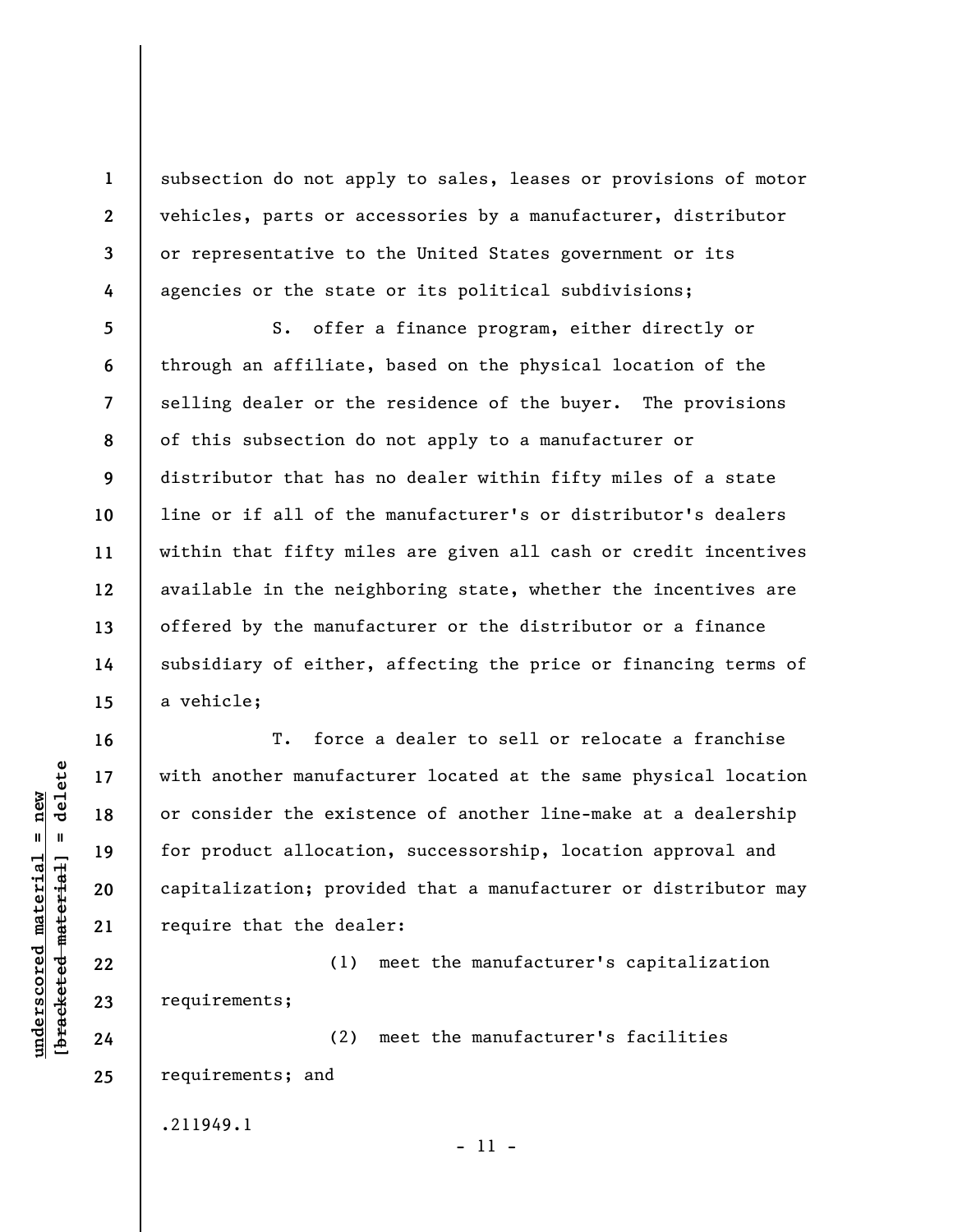**1 2 3 4 5 6 7 8 9 10 11 12 13 14 15 16 17 18 19 20 21 22 23 24 25**  (3) not have committed fraudulent acts; U. enforce a right of first refusal or option to purchase the dealership by a manufacturer or distributor or to require a dealer to grant a right or option to a manufacturer or distributor; V. be licensed as a dealer or perform warranty or other service or own an interest, directly or indirectly, in a person licensed as a dealer or performing warranty or other service; provided that a manufacturer or distributor may own a person licensed as a dealer for a reasonable time in order to dispose of an interest acquired as a secured party or as part of a dealer development program. Notwithstanding the provisions of this subsection, a manufacturer may sell or perform or provide warranty, repair, retail financing or other services; provided that the manufacturer: (1) does not have a franchise agreement with a dealer in the state; (2) manufactures only motor vehicles that are powered solely by electricity; (3) sells at retail only all-electric motor vehicles manufactured by the manufacturer; (4) does not sell or service new or used allelectric motor vehicles at more than three locations within the state; (5) does not hold a controlling interest in .211949.1 - 12 -

**underscored material = new [bracketed material] = delete**

 $\frac{1}{2}$  intereted material = delete  $anderscored material = new$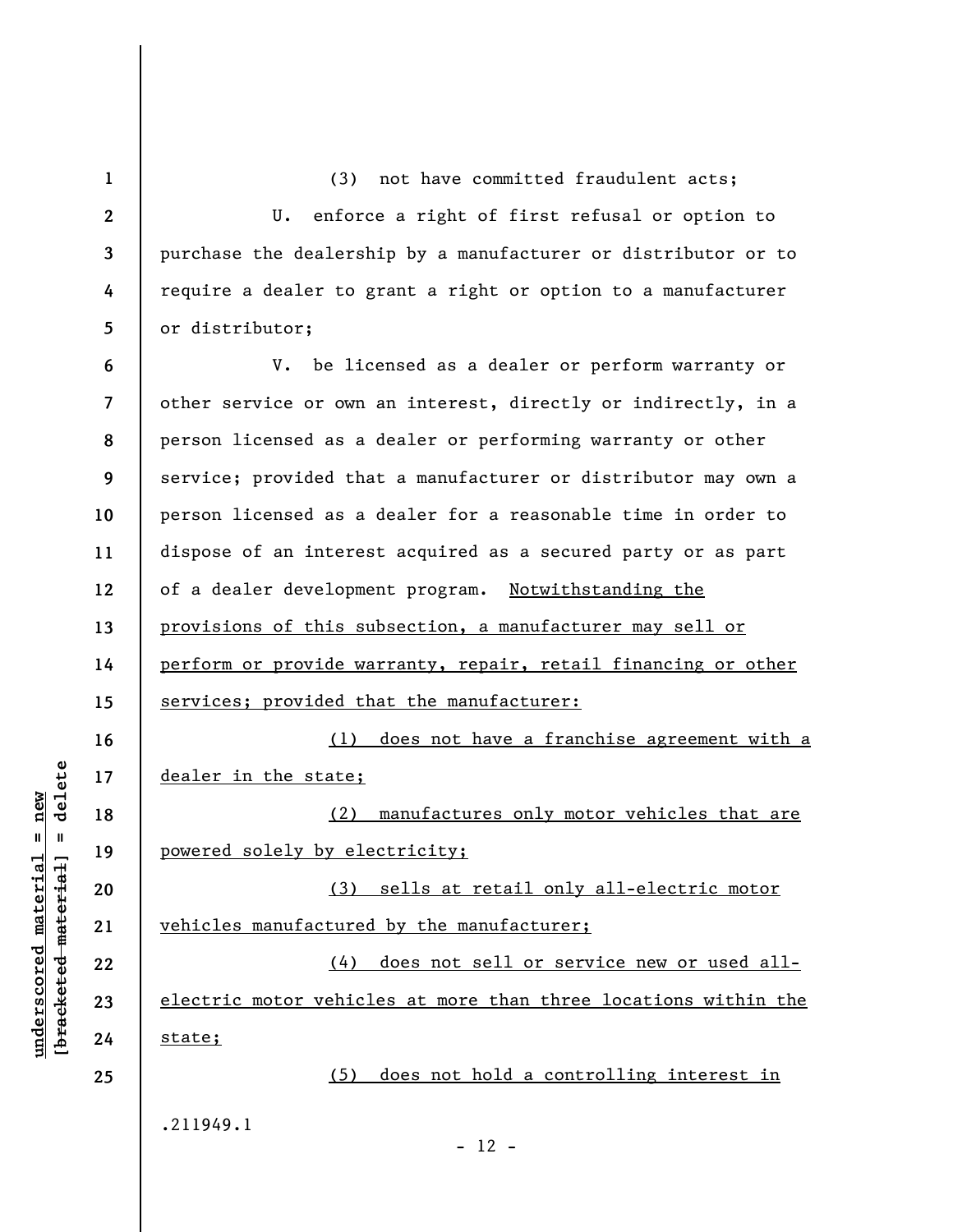**1 2 3 4 5 6 7 8 9 10 11 12 13 14 15 16 17 18 19 20 21 22 23 24 25**  another manufacturer or a subsidiary, affiliate or entity owned or controlled by another manufacturer; and (6) is not owned or controlled by another manufacturer or a subsidiary, affiliate or entity owned or controlled by another manufacturer; W. fail to recognize and approve the transfer of a dealership to a person named as a successor, donee, beneficiary or devisee in a valid testamentary or trust instrument; provided that a manufacturer or distributor may impose standards or criteria used in a transfer; X. impose capitalization requirements not necessary to assure that the dealer can meet its financial obligations; Y. compel a dealer through a finance subsidiary of the manufacturer or distributor to agree to unreasonable operating requirements or directly or indirectly to terminate a dealer, except as allowed by Subsection F of this section, through the actions of a finance subsidiary of the manufacturer or distributor. This subsection shall not limit the right of a financing entity to engage in business practices in accordance with the usage of the trade in which it is engaged; Z. require a dealer or the dealer's successor to: (1) construct a new dealership, require the relocation of an existing dealership or substantially change, alter or remodel a dealer's facility except as necessary to comply with health or safety laws or to comply with technology .211949.1

 $\frac{1}{2}$  of  $\frac{1}{2}$  and  $\frac{1}{2}$  and  $\frac{1}{2}$  and  $\frac{1}{2}$  and  $\frac{1}{2}$  and  $\frac{1}{2}$  and  $\frac{1}{2}$  and  $\frac{1}{2}$  and  $\frac{1}{2}$  and  $\frac{1}{2}$  and  $\frac{1}{2}$  and  $\frac{1}{2}$  and  $\frac{1}{2}$  and  $\frac{1}{2}$  and  $\frac{1}{2}$  an **[bracketed material] = delete**  $anderscored material = new$ **underscored material = new**

 $- 13 -$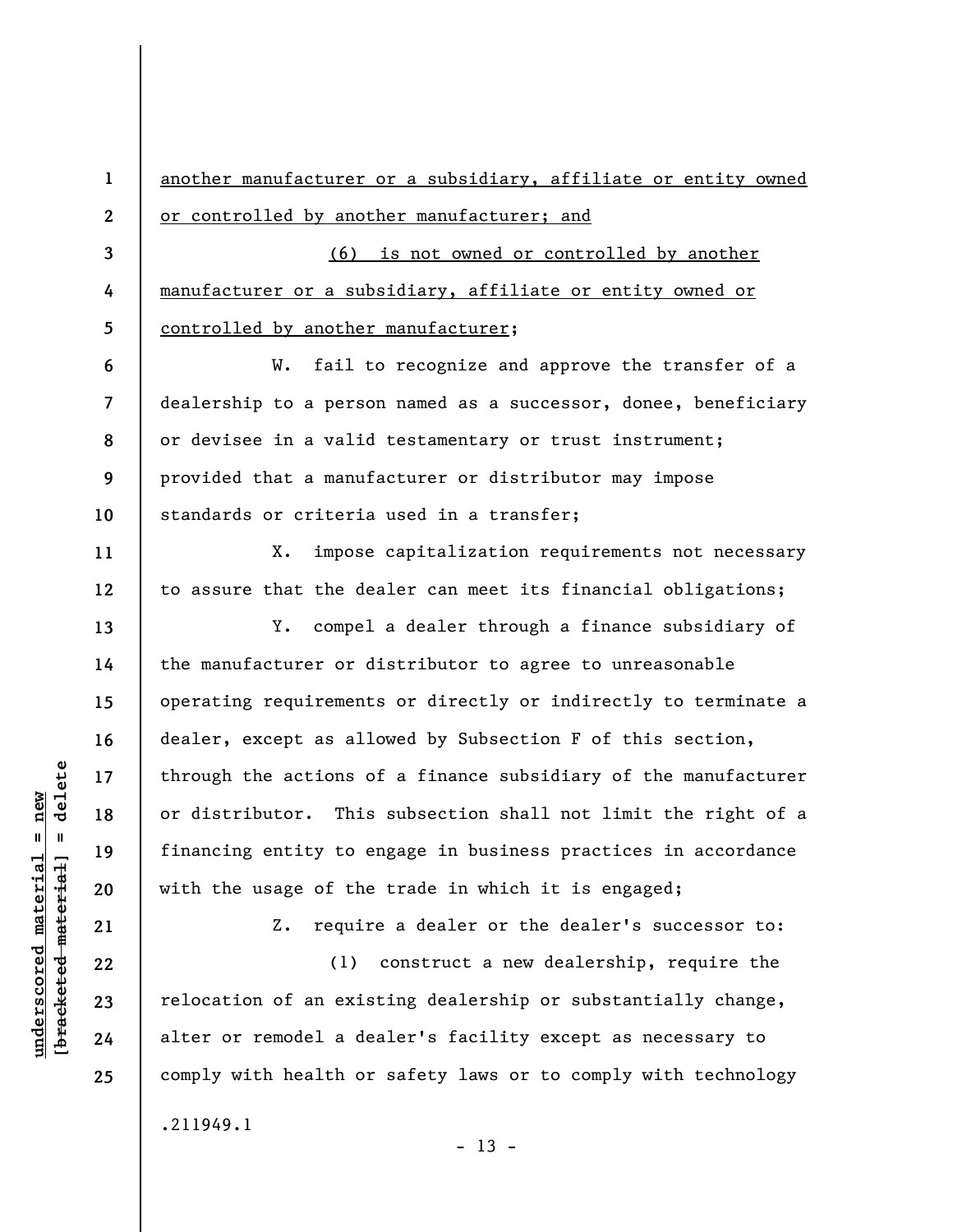**1** 

**10** 

**11** 

**12** 

**13** 

**14** 

**15** 

**16** 

**17** 

**18** 

**19** 

**20** 

**21** 

**22** 

**23** 

**24** 

**25** 

requirements necessary to sell or service vehicles; or

**2 3 4 5 6 7 8 9**  (2) construct a new dealership, require relocation of an existing dealership or substantially change, alter or remodel an existing dealership before the tenth anniversary of the date that the construction or change, alteration or remodel of the dealership at that location was completed if the construction was in substantial compliance with standards or plans provided by a manufacturer, distributor or representative;

AA. unreasonably withhold approval for a dealer to purchase substantially similar goods or services related to the construction, alteration, remodel or renovation of a dealership facility from vendors of the dealer's choice. This subsection shall not be construed to allow a dealer or vendor to infringe upon or impair a manufacturer's trademark rights or to erect or maintain a sign that does not conform to the manufacturer's reasonable fabrication specifications and trademark usage guidelines;

BB. use an unreasonable, arbitrary or unfair sales or other performance standard in determining a franchise motor vehicle dealer's compliance with a franchise agreement. The manufacturer has the burden of proving the reasonableness of its performance standards;

CC. fail to compensate a motor vehicle dealer for labor and parts required for a dealer to perform necessary .211949.1  $- 14 -$ 

 $\frac{1}{2}$  intereted material = delete **[bracketed material] = delete**  $underscored material = new$ **underscored material = new**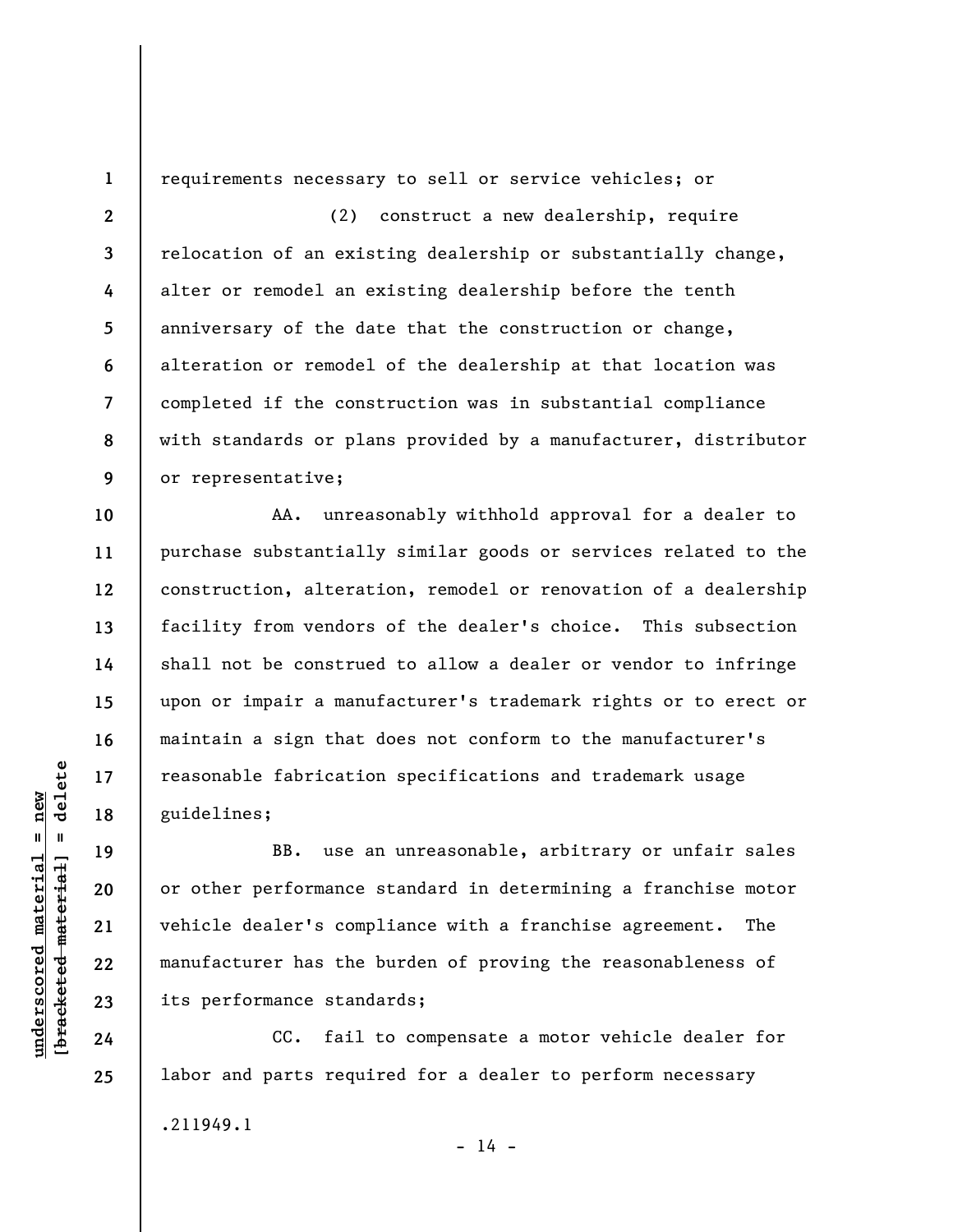repairs on an affected new or used motor vehicle pursuant to a recall, do not drive order or stop sale order, if the dealer holds a franchise of the same line-make as the subject vehicle;

**4 5 6 7 8 9 10**  DD. fail to compensate a motor vehicle dealer as prescribed by Chapter 57, Article 16 NMSA 1978 for a delay in delivering parts or equipment needed to perform recall-related repairs on an affected used motor vehicle in the dealer's inventory that is subject to a do not drive order or stop sale order, if the dealer holds a franchise of the same line-make as the vehicle;

EE. subject to the manufacturer's audit rights provided in Section 57-16-7 NMSA 1978, reduce compensation to a motor vehicle dealer, process a charge back to a dealer, reduce the amount of compensation that the manufacturer otherwise owes to an individual dealer under an incentive program or remove an individual dealer from an incentive program solely because the motor vehicle dealer submitted a claim or received compensation for a claim. This subsection does not prohibit a manufacturer from modifying or discontinuing an incentive program prospectively or from making ordinary business decisions; or

FF. use data, calculations or statistical determinations of the sales performance of a motor vehicle dealer to take adverse action against the motor vehicle dealer for any period of time during which the dealer has at least five percent of its total new and used motor vehicle inventory .211949.1

 $- 15 -$ 

delete **[bracketed material] = delete**  $underscored material = new$ **underscored material = new**  $\mathbf{I}$ bracketed material

**1** 

**2** 

**3** 

**11** 

**12** 

**13** 

**14** 

**15** 

**16** 

**17** 

**18** 

**19** 

**20** 

**21** 

**22** 

**23** 

**24**